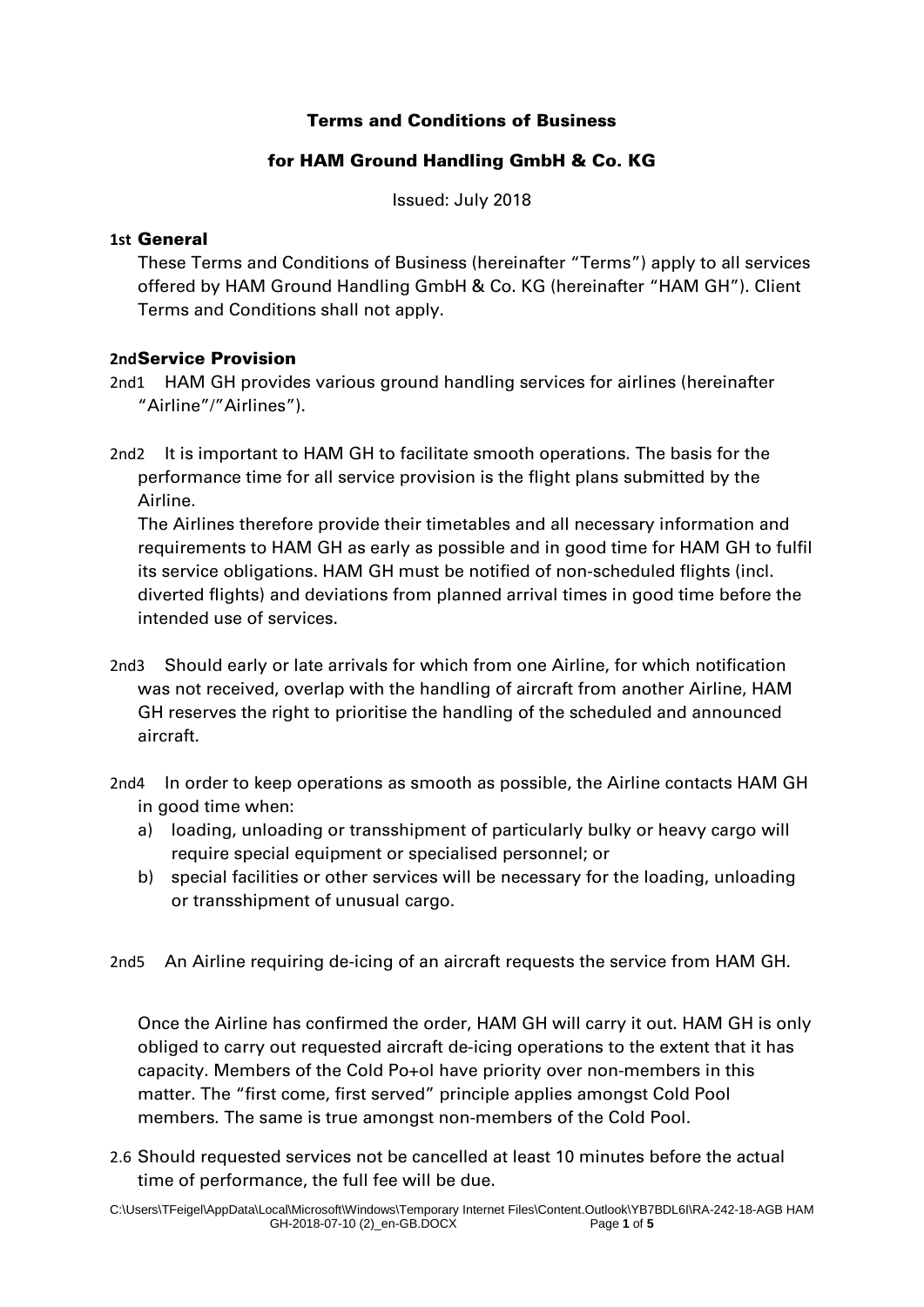### **3rd** Service standards

- 3rd1 Services are provided in accordance with personnel and equipment availability and taking into account the traffic and order situation at the time.
- 3rd2 HAM GH provides services requested with trained personnel and with equipment that meets the requirements of the service in question and, wherever possible, fulfils the standards common in international aviation. HAM GH is entitled to make use of third parties to assist in the provision of services.
- 3.3 In the case of war, terrorism, strike, industrial dispute or other work stoppage, unrest, natural disaster, other force majeure incident or any other cause beyond the influence of HAM GH rendering the fulfilment of a service impossible, HAM GH may interrupt or appropriately adjust such service.
- 3rd4 HAM GH shall notify the Airline without delay in the event that one of the reasons listed above precludes the fulfilment of service, unless the facts and their impact on services are obvious.

## 4. Handling charges

The following are jointly and severally liable for all charges:

- a) the aviation company whose Code is used for the flight in question;
- b) the aviation companies under whose Airline Codes and Flight Numbers the respective flight takes place (codeshares);
- c) the company ordering the ground handling service without clearly doing so on behalf and in the name of another company; an order is deemed to have been placed when the company requests HAM GH to issue the invoice for a charge to that company;
- d) the aircraft operator;
- e) the natural or legal person having usage of the aircraft whilst not the aircraft's operator or owner.

Ground handling charges may be altered with one month's notice.

# **5.** Terms and conditions of payment

- 5.1 Where charges have not been published, they are either regulated by contract or available on request from HAM GH sales.
- 5th2 All charges and fees must be paid at the very latest by the completion of service delivery, and in normal circumstances by cash (euros) in advance, unless an alternative means of payment has been expressly agreed in writing.
- 5th3 Cash payments including payments made with debit or credit cards are to be made in the General Aviation Terminal without any deduction.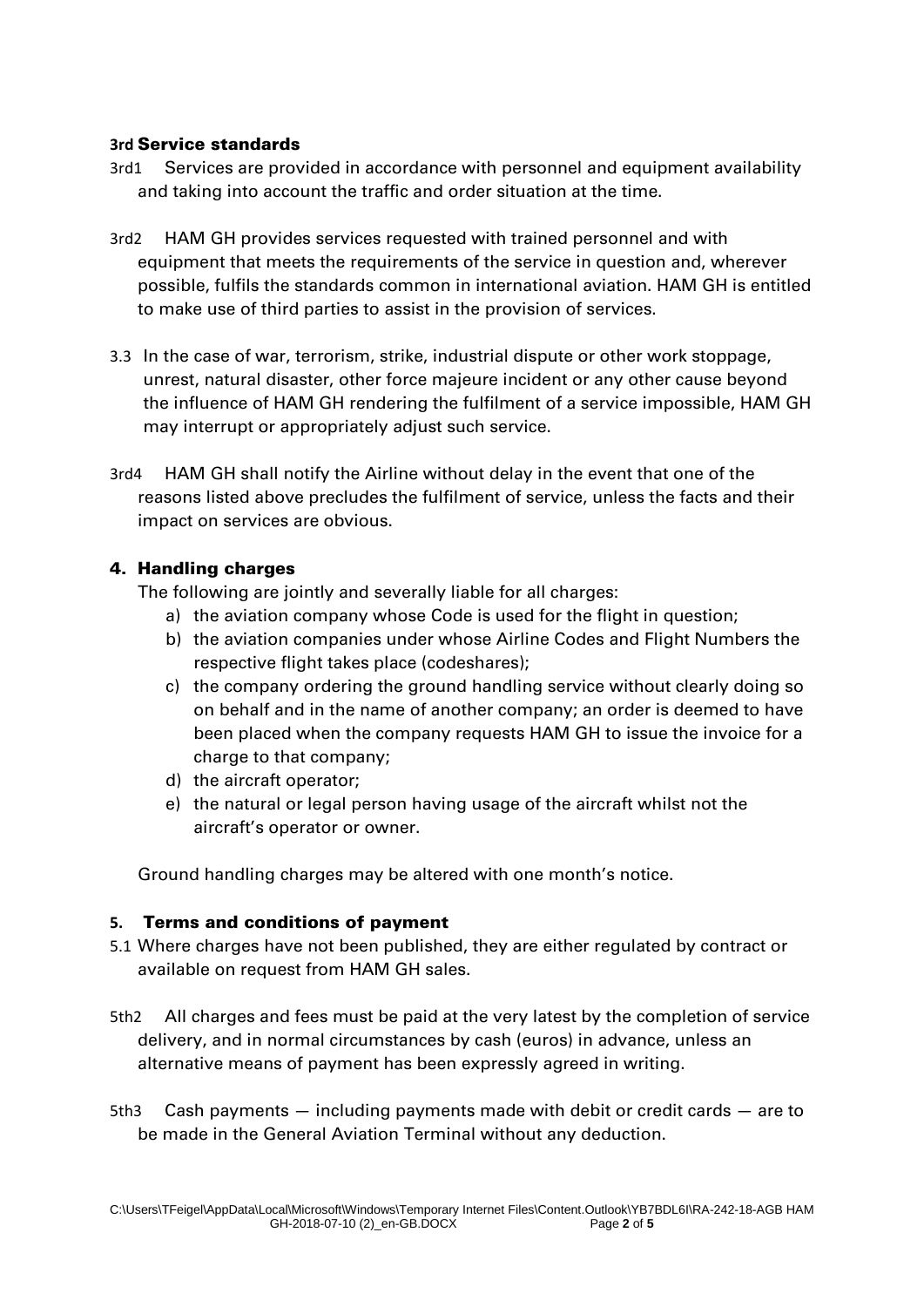- 5th4 Where a means of payment other than cash has been agreed, HAM GH will invoice the customer for services provided. Invoices will be paid by direct debit except where otherwise agreed. The customer shall issue a SEPA Direct Debit Authorisation for this purpose in good time.
- 5.5 An agreement according to Point 5.4 of these terms is conditional upon the customer providing HAM GH with security in the form of either a security deposit or a directly enforceable, open-ended performance guarantee, furnished by a major bank based in Germany, in the amount determined by HAM GH, and on the payment without deduction of charges invoiced. As a rule, this security shall amount to thirty days of charges, but the amount shall be determined exclusively by and at the discretion of HAM GH. If the rate of charges increases, HAM GH is entitled to require an equivalent increase in the security provided.
- 5th6 The debtor must cover the cost incurred by HAM GH in the transfer of funds.
- 5th7 For non-cash payment, the date of payment shall be considered to be the date of unconditional crediting of the amount to the recipient's bank account.
- 5th8 Should payment be in arrears, interest is payable at 9 percentage points above the current basic rate. The basic rate that applies on the 1st day of a month is to form the basis of every interest calculation during that month. In addition, HAM GH is entitled to charge a flat rate of EUR € 30.00 for the issuance of payment reminders. The interest rate stated above applies to all claims on the part of HAM GH. HAM GH must also be reimbursed for any further verifiable costs incurred.
- 5th9 If a customer falls into payment arrears, HAM GH is entitled to require all future payments to be made in cash and/or to require future charges and fees to be made in advance, with immediate effect. Unless otherwise stipulated by the customer, payments shall be credited initially for any costs, then for interest and finally for the main debt, whereby older debts shall be met first. In the case of late payment, HAM GH is entitled to determine how incoming payments shall be assigned, irrespective of how the customer may have earmarked these payments.
- 5th10 All prices are nett and subject to Value Added Tax ("Umsatzsteuer") at the legally applicable rate.

# 6. Offsetting and right of retention

HAM GH is entitled to offset all counterclaims; further, HAM GH has the right of retention and the right to object to plead the defence of non-fulfilment of contract.

The contractual partner is only entitled to refuse performance when the counterclaim is based on the same legal relationship. The contractual partner is only entitled to offset payment when the counterclaim is undisputed or has been absolutely and bindingly established in law.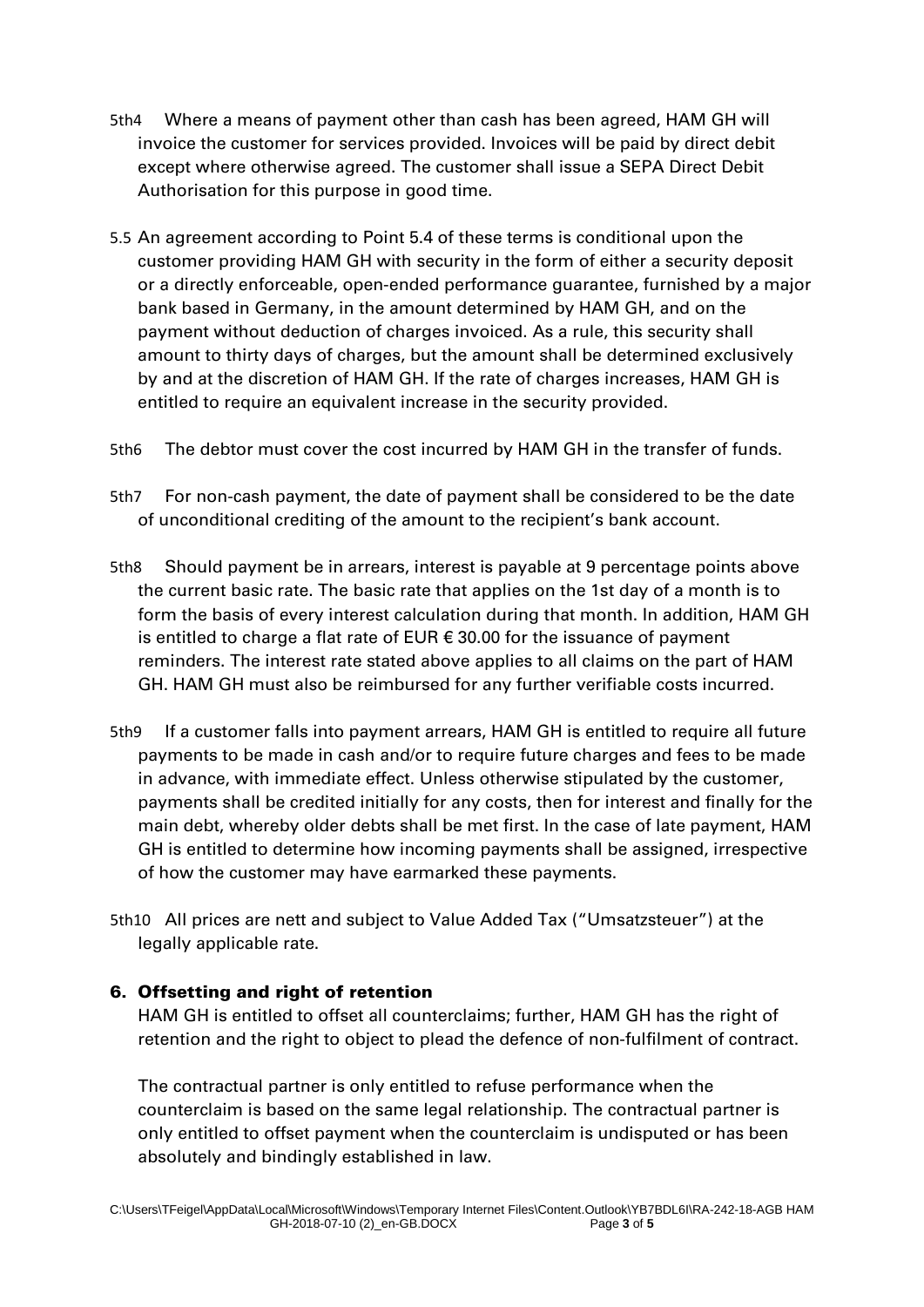## **7.** Liability

- 7th1 HAM GH is liable for damages caused by HAM GH, its legal representatives or leading personnel deliberately or by acts of gross negligence, in accordance with statutory provisions.
- 7.2 Beyond this, HAM GH shall only be liable in the event of cuplable violation of an essential contractual obligation. Liability in each incident causing damage is limited to foreseeably damages typical for the agreement, and
	- a) for losses and damage to baggage and goods, including live animals and airmail, by the provisions of the Convention for the Unification of Certain Rules for International Carriage by Air (Montreal Convention),
	- b) for other damages to the average order volume for one calendar month,
	- c) for damage to aircraft
		- i) up to 50t MTOM to €250,000.00,
		- ii) between 50t and 100t MTOM to €500,000.00
		- iii) exceeding 100t MTOM to €1,000,000.00
	- or
	- d) if a business liability insurance policy is in place, to the maximum amount of cover provided by the policy, if and to the extent that the insurer pays on the claim. Should multiple persons incur damages from a single incident, they shall be considered a joint creditor with regard to payment by the insurer.
- 7.3 No further liability shall be assumed or accepted. Specifically, HAM GH accepts no liability for consequential damage. This replies regardless of the legal nature of the claim asserted, and specifically also to claims for damages culpa in contrahendo, for ancillary contractual infringement and for torts.
- 7.4 The disclaimer of liability above shall not apply where there is an agreement to exclude or limit liability for damages arising from injury to life, body or health resulting from deliberate or grossly negligent infringement of obligations on the part of HAM GH or a legal representative or agent of HAM GH.

### **8.** Final provisions

8th1 Where individual agreements have been reached, these shall have priority (German Civil Code / BGB, Article 305b).

In the event that a ground handling agreement has been concluded pursuant to the IATA Standard Ground Handling Agreement (SGHA) in the currently valid form, the provisions so agreed shall have priority over these Terms.

- 8th2 Amendments and supplements to these Terms must be in writing. This also applies to amendments to or exemptions from this requirement.
- 8th3 HAM GH will inform the Airlines of changes to these Terms by sending the current version or informing the Airlines that a new version has been published. Changes shall be deemed accepted if an Airline does not lodge an objection within